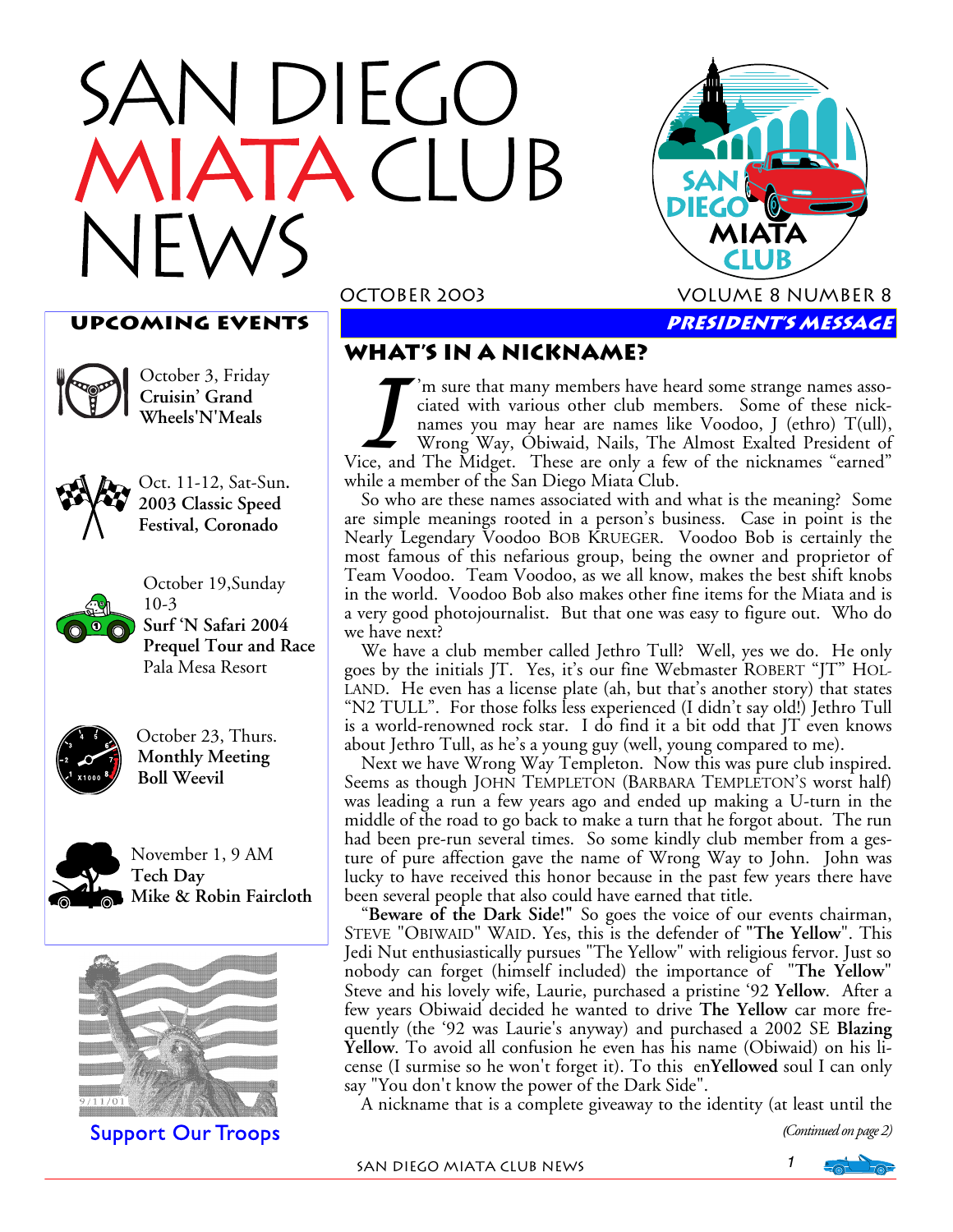#### **President's Message** *(Continued from page 1)*

next election) is The Almost Exalted President of Vice, BRUCE LEWIS. Although it is Bruce's desire to be respected and adored (i.e. presidential aspirations?) by the entire membership he is only "almost" there as the vice president. With hard work, lots of money and a few more luau's he could make the leap and become the figure he desires and enjoy all the benefits he deserves. High pay, short hours, and the adoration of the entire membership. The interesting thing about this nickname is that is was given to him by another nicknamed member, LAURIE "THE MIDGET" PAT-TON. I guess what goes around comes around, as Bruce and son Dustin were instrumental in giv-<br>ing her the nickname "The ing her the nickname Midget" because of her petite size. Along that line you may recall earlier in this article about how Wrong Way Templeton got the title first? Well Dustin was one of the few that also earned the Wrong Way title but alas it was already (fortunately for Dustin) taken.

 And last and probably least is the nickname "Nails". Hmmmm, does this nickname mean the person is "Tough as Nails", or perhaps he drives like he is "Nailed" to the pavement. Or maybe he is has an immaculate manicure. Sadly none of this is true. Fact of the matter is, I am known as "Nails". The rather long story (shortened because the real facts were lost in ancient club mythology and I don't remember too well anymore) started on a warm spring day in May of 2000. It was called "The Search for Madonna" and a young (well, young at heart) couple was inspired to join Obiwaid and his fellow travelers for a pilgrimage to a far out land called The Madonna Inn". While on one of the runs during this event, one of the cars following me apparently had a close encounter of the nail kind. Oops, one flat tire.

Later in the same day, another individual following my silver steed also had an unfortunate encounter with a nail.

It was reported (unjustly so) that I was seen throwing something out of my car (I swear it was sunflowers seeds and completely bio-degradable, NOT nails). Our esteemed ex-President, ELLIOT SHEV (who was also one of the flatees) thus named me "Nails". And through out the next few years everybody who had a flat tire asked if I had been in the area where they encountered the nail just so they could blame me. I can only say that it is entirely coincidental that I was in those locations during that time frame.

So that is the story of some of the nicknames in our club. You may want to be careful in what you say and do or you, too, could become NICKNAMED!

STEVE (NAILS) KENNISON President, San Diego Miata Club



#### **Mission statement**

The purpose of the club is to promote the enjoyment of, and enthusiasm for, one of the world's most exciting sports cars the Mazda Miata.

Owning and driving a Miata is one of life's great pleasures, and adding the company and camaraderie of like-minded enthusiasts only enhances the experience. Won't you join the fun as we enjoy the beauty of San Diego County from the seat of a very special little roadster?

**Let's have fun driving our Miatas!** 

#### **Board of Directors**

Executive Board President STEVE KENNISON (858) 271-8498 president@sandiegomiataclub.org

Vice President BRUCE LEWIS (619) 447-0930 vicepresident@sandiegomiataclub.org

Secretary SUE HINKLE (760) 735-9456 secretary@sandiegomiataclub.org

Treasurer ROZ SCOTT (760) 789-3872 treasurer@sandiegomiataclub.org

Administrative Board Membership JUDY RYAN & GALE CHAN (619) 434-2007 or (858) 492-9227 membership@sandiegomiataclub.org

Events Coordinator STEVE WAID (760) 432-0727 events@sandiegomiataclub.org

Club E-mail Postmaster/Webmaster ROBERT "JTBOB" HOLLAND (858) 549-4011 webmaster@sandiegomiataclub.org

Club Regalia VERONICA DIDIER & KATHY ROBERTS (858) 578-5727 regalia@sandiegomiataclub.org

Newsletter EUNICE BAUMAN (619) 449-4535 newsletter@sandiegomiataclub.org

To send e-mail to all members of the board: board@sandiegomiataclub.org

#### **Notices**

The SAN DIEGO MIATA CLUB is a non-profit California corporation. The SAN DIEGO MIATA CLUB NEWS is the monthly newsletter of the SAN DIEGO MIATA CLUB. Use of articles or stories by other Miata clubs is hereby granted, provided proper credit is given. Submissions to the newsletter are welcomed and encouraged. When possible, please e-mail your submissions to the newsletter editor. Submissions may also be mailed to the club's post office box.

Submission deadline is the 15th of each month. Editor reserves the right to edit all submissions.

The SAN DIEGO MIATA CLUB has established a dedicated World Wide Web Home Page at: www.sandiegomiataclub.org

Dedicated 24-hour voice message line:

(619) 434-2007 P.O. Box 17253 San Diego CA 92177

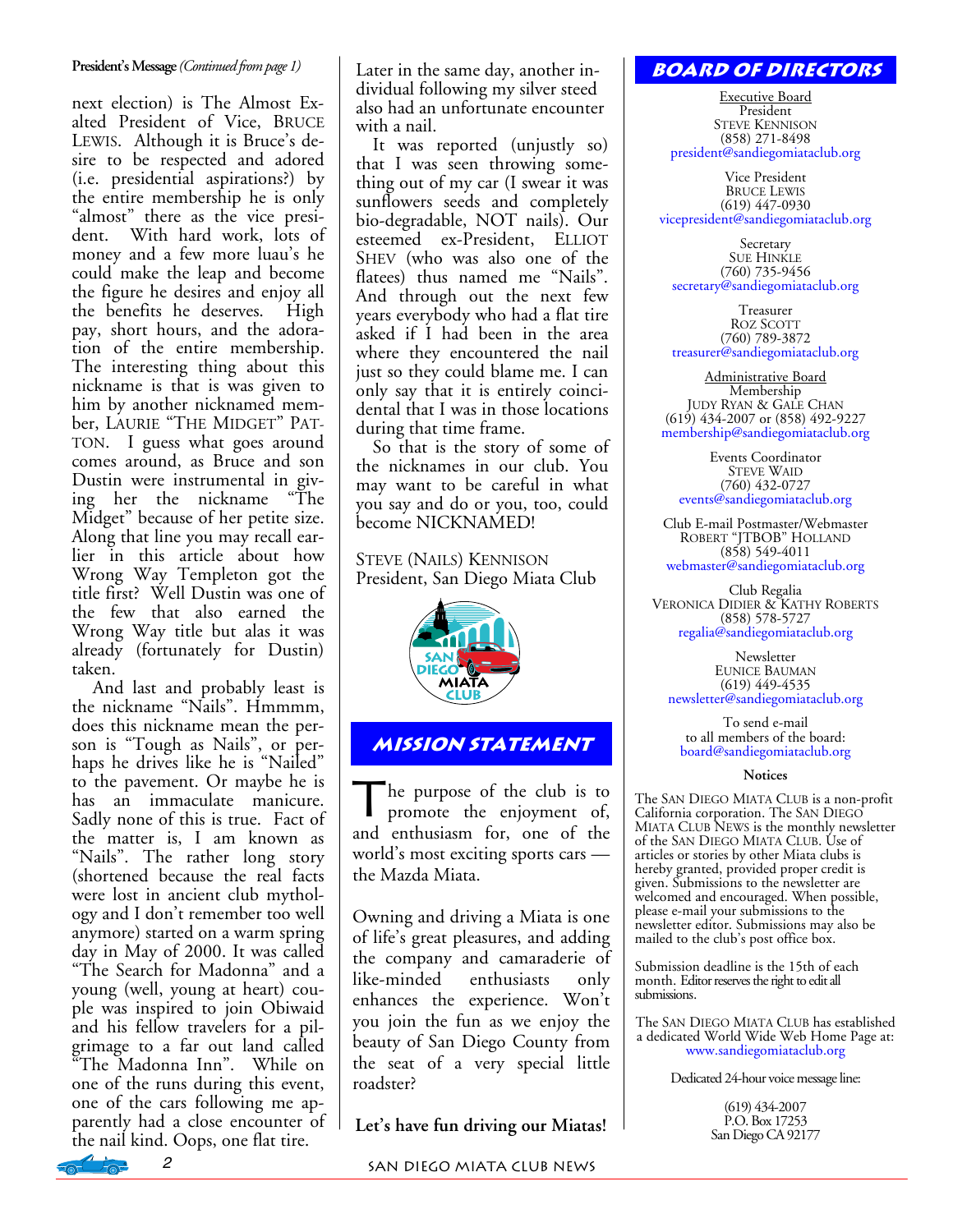#### **New Members!**

**WELCOME to our newest members (since last newsletter):** 

Tony Cannon Dorothy Cheung Oceanside 2000 Black

Dean King San Diego 1990 White

Dave Loschiavo Charlotte Coulter San Diego 1997 STO (Twilight Blue)

Renee Stone William Hoyman Del Mar 1992 Black

**Renewing members (since last newsletter):** 

Larry Clapper & Gretchen Vik Bob & LeNita Hague Bruce & Leigh Harmer Buffy Hergenrader Tim Hughes Jerilyn Jones & Sean O'Connor Ted & Sue Kesler Jeff King & Susanna Gonzales Ed & Michelle Langmaid Dale & Linda Lee Laurie Patton Al & Doris Pierce Nick & Sharon Ponce Paul & Robin Przybysz Steve Robbins Alex & Lulette Sarko Gary & Rosalind Scott Michael & Elinor Shack Anne & Anna Stalmer Karen & Tra Wood

#### **Membership Statistics**

As of September 19, 2003, there are 343 memberships (129 single, 214 dual) and a total of 557 members.

Memberships by Miata Color:

 81 Red 48 White 33 Silver 33 Black 21 Emerald Green 14 BRG 13 Montego Blue 12 Twilight Blue 12 Sapphire Blue 12 Yellow 11 Mahogany 10 Crystal Blue 9 Mariner Blue 7 Laguna Blue 6 Midnight Blue 6 Garnet 5 Titanium 5 Marina Green 4 Starlight Blue 4 Merlot 3 Strato Blue 1 Splash Green 1 Evolution Orange 1 Laser Blue 1 Teal (custom) 1 Viper Pearl Blue (custom) 11 Unreported \* \* Unreported means a member does

not currently own a Miata.

#### **Badges?**

ave you wondered how to get those nifty engraved plastic name badges that have been turning up on members at the latest events? They are available for a mere \$6.50 each, including shipping to your home, from VICKY KRUEGER. You will need to give her cash up front, as the badges need to be paid for in advance. Lots of colors are available to match your Miata. See Vicky at a monthly meeting or e-mail her at vicky@teamvoodoo.com.

SAN DIEGO MIATA CLUB NEWS 3

#### **membership information**

#### **Newsletter Team**

Take the time to say "thank you!" to the new newsletter team!

EUNICE BAUMAN, Editor-in-Chief newsletter@sandiegomiataclub.org

LAURIE WAID, Layout Editor BRENDA KAY, Features Editor GALE CHAN, Membership Info TOM SPRAGUE, Member Profiles SCOTT LEWIS, Tech Editor STEVE WAID, Events Editor DYANNA SMITH AND VICKY KRUEGER, Mailing coordinators BARRY BILLINGSLEY, Ads Editor PAM HUNT, TED KESLER, TOM SPRAGUE & ROBIN FAIRCLOTH, Proof Readers

Digital copies provided by:



#### *ZOOM….ZOOM….ZOOM…. GOT REGALIA?*

 We have T-shirts, hats, hooded zip sweatshirts, pins, pens, hat chums, carabineer key chains, and window clings. Pick up your SDMC Regalia at the monthly meeting or e-mail the Regalia Gals for special requests. Something new is coming in October; details to follow. Watch your e-mail!

 Contact the Regalia Gals Veronica DIDIER & KATHY ROBERTS (858) 578- 5727, regalia@sandiegomiataclub.org.

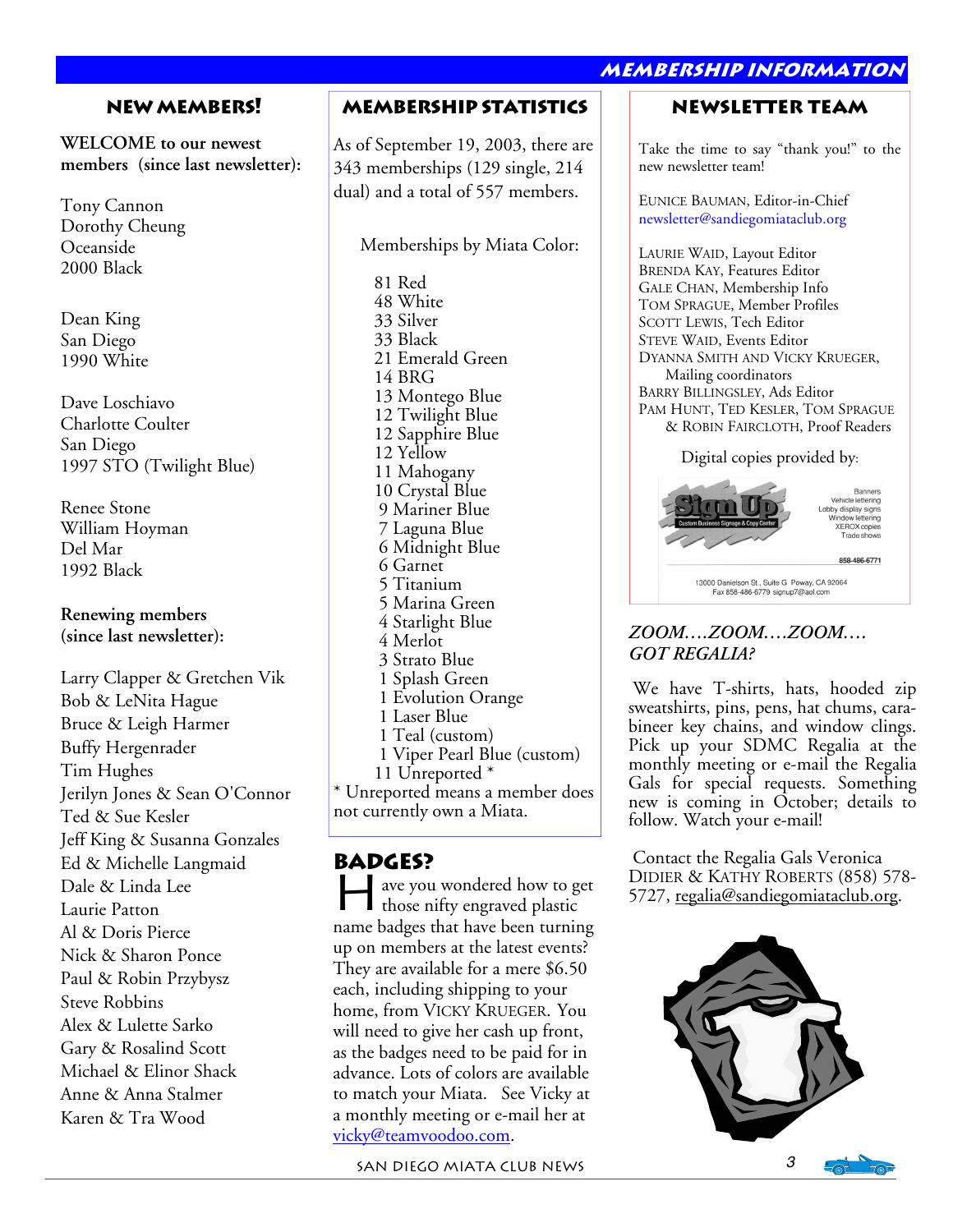### **Upcoming Events**

**Cruisin' Grand Friday, October 3, 2003 6:00pm-9:00pm** 



Come to Cruisin' Grand in Escondido on the First Friday of every month to see hot rods, street rods, vintage cars, muscle cars, music, and Miatas. For those wanting to eat before we cruise, we meet at Tom's #23 at the Southwest corner of 5th Ave. and Centre City Parkway. Centre City Parkway is the "Old 395" loop through Escondido. At 7 PM we will leave Tom's to Cruise Grand, then stop to walk Grand and end by eating ice cream...unless someone has a better idea.

### **Classic Speed Festival, Coronado**

**Saturday-Sunday, October 11-12, 2003 8:30 a.m. - 5:15 p.m. SDMC contact: Steve Waid or Stef Gould** 

Car Corral at the Speed Festival. Parking with the club in the Car Club Corral is FREE, but you must have a pass!

We need a tally of how many people are interested in parking in the Car Club Corral. If you are planning on attending the Speed Festival--please let STEF GOULD know. The deadline was Sept. 1, but some extras may be available. ONLY Miatas will be allowed to park in our section of the corral, Other Than Miatas (OTMs) will be asked to park in the (free) general parking area.

Ticket prices are \$8.50 for 1 day, or \$11.00 for the 2 day pass. Place your order with STEVE WAID at swaid@cox.net or (760) 432-0727. Tickets need to be paid in advance

to any of the Fun Team members no later than September 30<sup>th</sup> so that the group purchase can be made. Otherwise tickets at the regular price of \$22.00 for the two day pass will have to be purchased at the gate. One day is \$11.

Breakfast before the Saturday practice is at Tartine in Coronado. Contact Stef Gould for directions.

Saturday evening dinner will be at Tent City in Coronado on Orange Street near the Hotel Del. WALLY STEVENS will be coordinating this event again. Tent City really treated us well last year, but Wally needs RSVPs in order to be sure there is adequate space. Dinner will be at 5:30, just after the last race on Saturday. RSVP to Wally at wallymiata@juno.com .

Regional Breakfasts will be held on Sunday before the races. Contact Steve Waid for location nearest you.

Want more information? Go to http://www.holidaybowl.com/ speedfest/



**Monthly Meeting Thursday, Oct. 23, 2003 6 PM at Boll Weevil** 

**9330 Clairemont Mesa Blvd. SD (858)571-6225** 



This event is the single best way to meet your fellow club members, ask questions, share stories. Don't miss the fun!

#### **Tech Day in Ramona**

**Saturday, November 1, 2003**  MIKE AND ROBIN FAIRCLOTH'S 16203 Oakley Rd Ramona, CA (760) 789-5171

MIKE FAIRCLOTH has impact wrenches and most tools available in a five car garage. Space will not be the issue. What would you like to see done? Want to install some new toy? Some basic maintenance? Email Mike with your wishes at fairfalcon@cox.net

 MIKE HEINITZ will be available to install windshields at \$144.54 +Tax, \$5 more for shade (tint across the top). This is the same brand windshield installed in the award winning BUZER, and includes a new moulding and expert installation. Please email him at mpheinitz@hotmail.com to reserve a time.

 TED KESLER will have his products available. Email him in advance at RNNAWAY@aol.com if you know what you want.

 TOM THOMPSON will have his relocation kits available. Email him in advance at tomiata@cox.net.

**Swap Meet**: Bring that Miata toy that you didn't use or a spare part. Swap or sell some of those kinds of things.

**Food** will be on a "feed the kitty" basis. Simple food and drink.

**Directions:** Take your favorite route to Ramona. 10th / San Vicente Road (traffic light) - go east. RT turn if coming north on Hwy 67. (An AM/PM gas station is on the leftcorner. Continue on San Vicente through the light at 'Wildcat Canyon'. When the road becomes a "divided" 4 - lane roadway, stay in the LEFT lane. At the first available LFT turn onto Arena Drive. Take the next immediate LFT (Glenn Ellen); and then take the next immediate RT (Oakley Rd). If you miss Arena, go to the light at Gunn Stage and make a U-Turn and return to Arena.

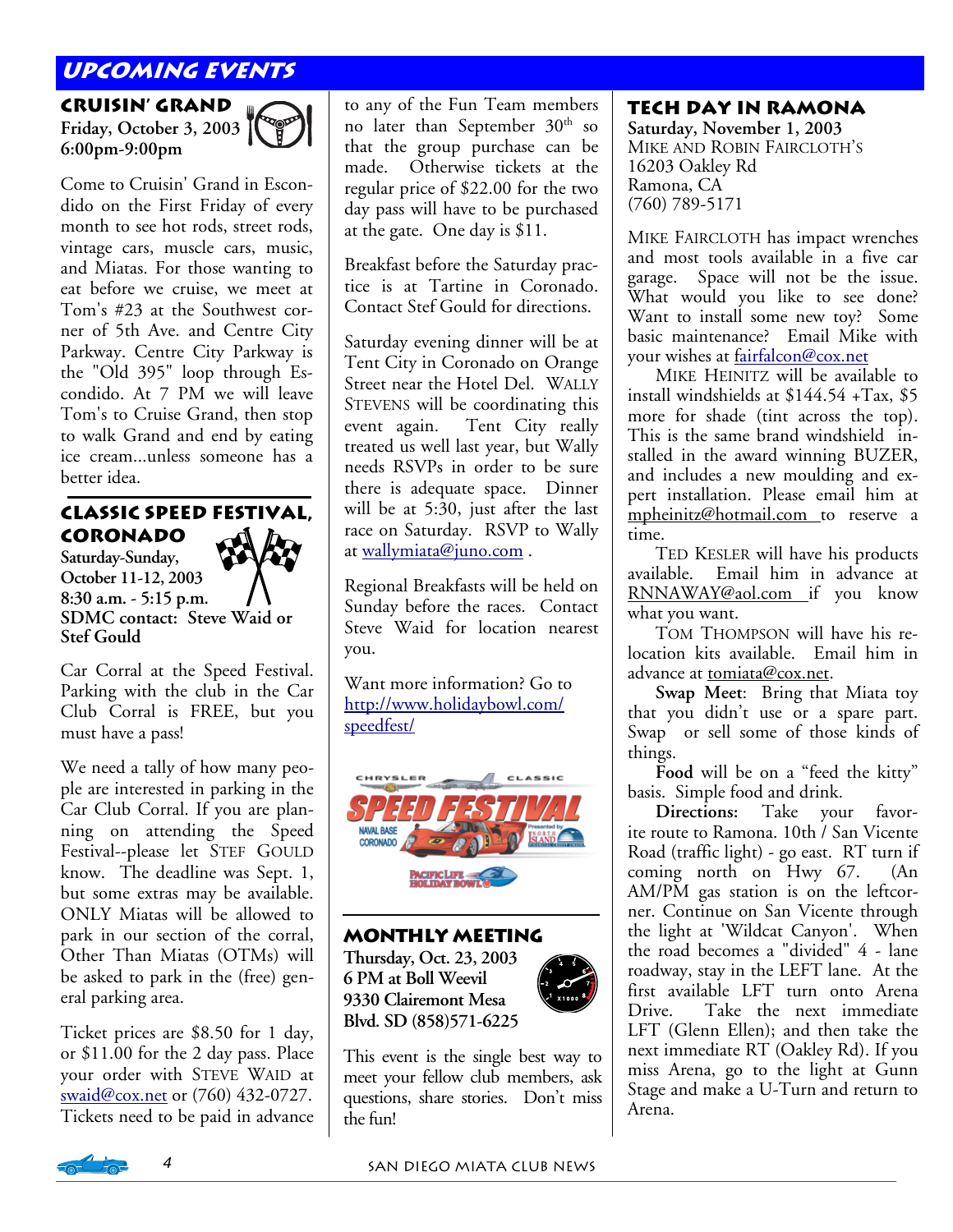### **Surf 'n safari 2004 prequel tour and race**

**Thub** members will converge on Pala Mesa Resort in Fallbrook, Sunday, October 19, 2003 for the Prequel 250 -- inaugural race of the newly-organized Formula 3/16 Racing Series. Six Miata "racers" cut from foam core and painted different colors will compete in the five-lap race beginning at 1:30 p.m.

 The event marks the one-year countdown to SURF 'N" SAFARI 04, being hosted at the North County resort by the San Diego Miata Club. Over 350 participants are expected for this regional event October 14-17, 2004.

 The Prequel 250 race day kicks off with a morning run to Pala Mesa, tours of the resort facilities and lunch. It's a fun-filled day, complete with race wagering, designed to familiarize club members with the upcoming regional's base facility.

#### **THE PREQUEL 250**

Club members' color loyalties are going to be put to the ultimate test when these 40-inch-long Miata racers go headto-head in the first ever Prequel 250. The six competitors – each red, white, blue, black, green or yellow – will circle a 50 space course five times to see which claims first place honors.

 Racers will be powered by dice – one die for each color, all rolled together. And the number from one to six that comes up each roll will determine the number of spaces a racer advances.

 The Prequel 250 race course will resemble the configuration at Laguna Seca. It will be laid out on a 75' x 90' greens nursery area at Pala Mesa. Bring your lawn chairs and coolers; spectator seating will surround all four sides of the course. Infield seating will be on blankets only.

 Each racer will have a driver who advances the car around the course and a team member/pit crew member in the dice area signaling the number of spaces to move with each dice roll. Driver changes may occur each time a racer passes the pit area during the five-lap race.

#### **THE FORMULA 3/16 RACERS**

 Weighing mere ounces (actually, has anyone bothered to weigh one?), this 40 inch-long Miata hardtop outline is cut from 3/16" thick foam core (thus the series name), a material used primarily for signs and art projects. Original models were hardtops, although several teams plan body modifications and other changes.

Power is provided by a six-sided die, separate from the vehicle and color-coded to the racer.

#### **THE FORMULA F 3/16 RACING SERIES**

 Anticipating strong interest and a lot of fun, watch for announcement of additional races during the coming year as fun and fundraising events.

#### **THE TEAMS**

The six Formula 3/16 racers were auctioned to racing syndicates and individual members during lively bidding – sometimes

against oneself! – at the club's August 28 monthly meeting that netted \$250. Half of the auction's proceeds will go to the winner of the Prequel 250, with \$75 to second place and  $\$25$  to the third place finisher.

 Some purchasers are selling shares in their vehicle and arranging sponsors. Owners/teams are tight-lipped about enhancements and surprises that they hope will assure some advantage.

#### **WAGER ON THE OUTCOME**

 While bragging rights for the winning color will be on the line with the October 19 race, you also have an opportunity to wager on race results. All bets are \$1.00, but the pay-off varies depending on whether you wager to win, win/place or win/place/show by car color. No casino can top the Prequel 250 rate of pay-out: 90% of funds wagered will be returned to winning bets.

 Wagering began at the September 25 meeting and will continue until the first roll of the dice, starting the October 19 race. - Les Smith

#### **PROFILES PROVIDED BY OWNERS AND TEAMS**

**White:** Our White F 3/16 team shall be named: "Team Dennstedt". Larry Dennstedt, title sponsor. Cosponsor/co-builder: Judy "you paid \$51 for that?!" Ryan. Pit crew shall be named "The Nut Drivers." Driver: Scott Lewis.

P.S. Autographs will be signed by the driver only before the race due to driver's popularity and security concerns. Women and children first. Larry Dennstedt

and the Nut Drivers

**Red:** We're known as the Classic Red Racer with a modified Red Miata Foam Board Model. Red Racer has a big following and many fans will be there to cheer us on as we cross the finish line. We're proud to announce that one of our sponsors is Geri's Bazaar and we will display her logo on the car along with several other sponsor logos.

Red Racer's Pit Crew is hard at work designing and installing new modifications to Red Racer. There is even discussion of installing a nitro boost and quad exhaust.

We anticipate there will be a sea of RED at the race as we have requested all of our fans to wear RED. Jack and Sue Hinkle, Owners

**Green:** I'll put number "31" on my green foam core racer.

Stef Gould, owner

**Black:** I have a team of three other people, but they do not own Miatas (is this going to cause me to lose points to win?) and I have two other friends at work who also drive Miatas (but theirs are red and blue, not black). Additional team members are being recruited.

Renee Danielle Stone

**Yellow:** The large contingent of YELLOW owners will combine to make the finest and fastest car. May the Force be with you! Beware of the Dark Side!

Yellow, The Best Team

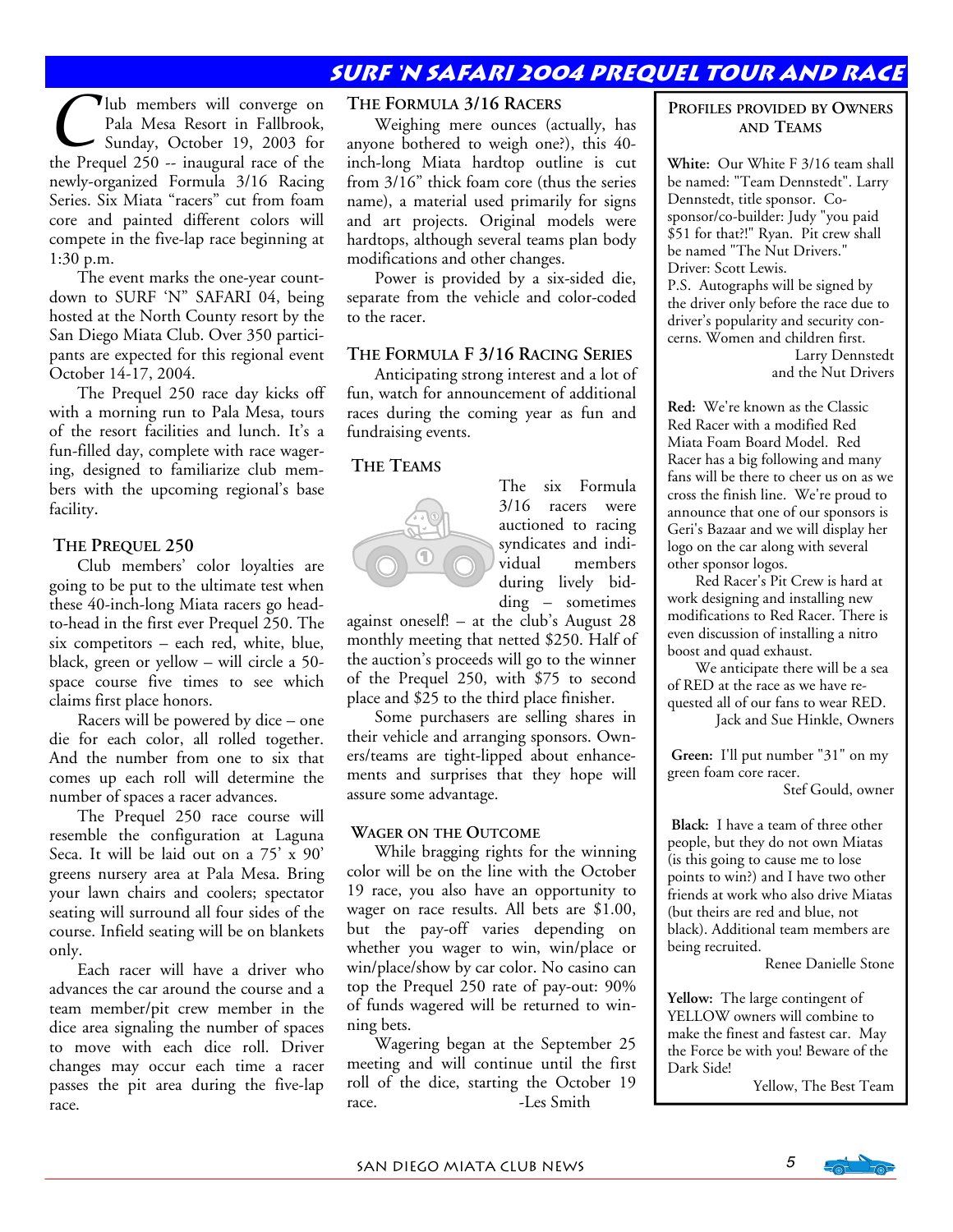#### **LADIES ON THE LEFT RUN**

November 22 2:30 PM til ??? Run Leader: BRENDA KAY (858) 715-0013



 Join us for a run with Ladies on the Left (DRIVING!) We'll leave from Grossmont Center at 2:30 pm, stop for a half hour at Summers Past Farms for a tour of their gift shop, pastries and coffee. Then we'll drive to the Viejas Outlet Center for shopping. We'll have reserved parking. Dinner is YoYo (You're On Your Own). And finally, we'll have reserved seats for the Holiday Water Show at 7:30 pm.

 Ladies are encouraged to be the driver, but men are welcome.

#### **Safety Driving School**

 **Saturday, Nov. 29th – All Day Qualcomm Stadium – West Lot** 

Sanctioned by the San Diego Region of the Sports Car Club of America (SCCA) and hosted by the



Southern California Autocross Team (SCAT) Coordinated by the San Diego Miata Club

SCCA Instructors will focus on the skills and techniques of accident avoidance and learning what you and your Miata can do. The more comfortable you become with your Miata, the safer you become.

The morning will be spent learning several driving elements at training stations spread out in the Qualcomm parking lot. Students will move from station to station learning each of the

safety elements. After a lunch break, a closed course will be constructed using each of the elements learned, and students will have driving time to practice all of the elements placed together. Instructors will be available to ride along, and students will be able to ride with instructors during the afternoon.

 The low cost of \$45 will provide each student the opportunity to participate in this full day of safety drivers training. Improvement of driving skills is an important aspect of what the San Diego Miata Club believes elevates the Fun Factor of driving. Food and drink will be available at the event.

 Because this is an SCCA sanctioned event, the registration fee will include insurance for each participant. All SCCA safety requirements will be met at the event. SCCA approved helmets are required, but some loaners will be available. Spectators are welcome.

### **Search for Madonna 2004**

**May 1-3, 2004 Madonna Inn, San Luis Obispo, (800) 543-9666 Saturday through Monday** 

In order to be a 2004 Searcher there is little to do. If you want to be able to get the room you want at the Madonna Inn, go to www.madonnainn.com and look through the rooms. Make your selection(s) and call Barbara in group reservations. and she will see that you are included in the group. Be prepared with more than one room choice, just in case your first choice is already taken.

### **FUTURE EVENTS AND REGIONAL REGIONAL REGIONAL REGIONAL REGIONAL REGIONAL REGIONAL REGIONAL REGIONAL REGIONAL REGION**

#### **Viva Mazda! All-Mazda National Event October 2-5 Las Vegas, Nevada**

This historic event marks the first time all Mazda models will come together at a national event, combining their people power and resources to make for a spectacular car show as well as track event. It will be great to have a large group of RX-8 owners there as the newest Mazda model. Ticket price: \$140/person. The event will include a lavish kickoff party and buffet dinner with entertainment on Thursday, poker runs, a live concert by Al Jardine (founding member of The Beach Boys) and his band, and banquet awards brunch. Track events at Las Vegas Motor Speedway will be \$35 extra. Purchase tickets and keep track of updates to the event online at:

www.mazdaevents.com/vivamazda

Call Tuscany Hotel-Casino for room reservations (877) 887-2261. Rates are \$60/night for Thursday and \$90/ night for Friday and Saturday-Reservation Code is MAZDA EVENTS.

Caravans from San Diego are being arranged. Please contact Steve Waid at swaid@cox.net for details.



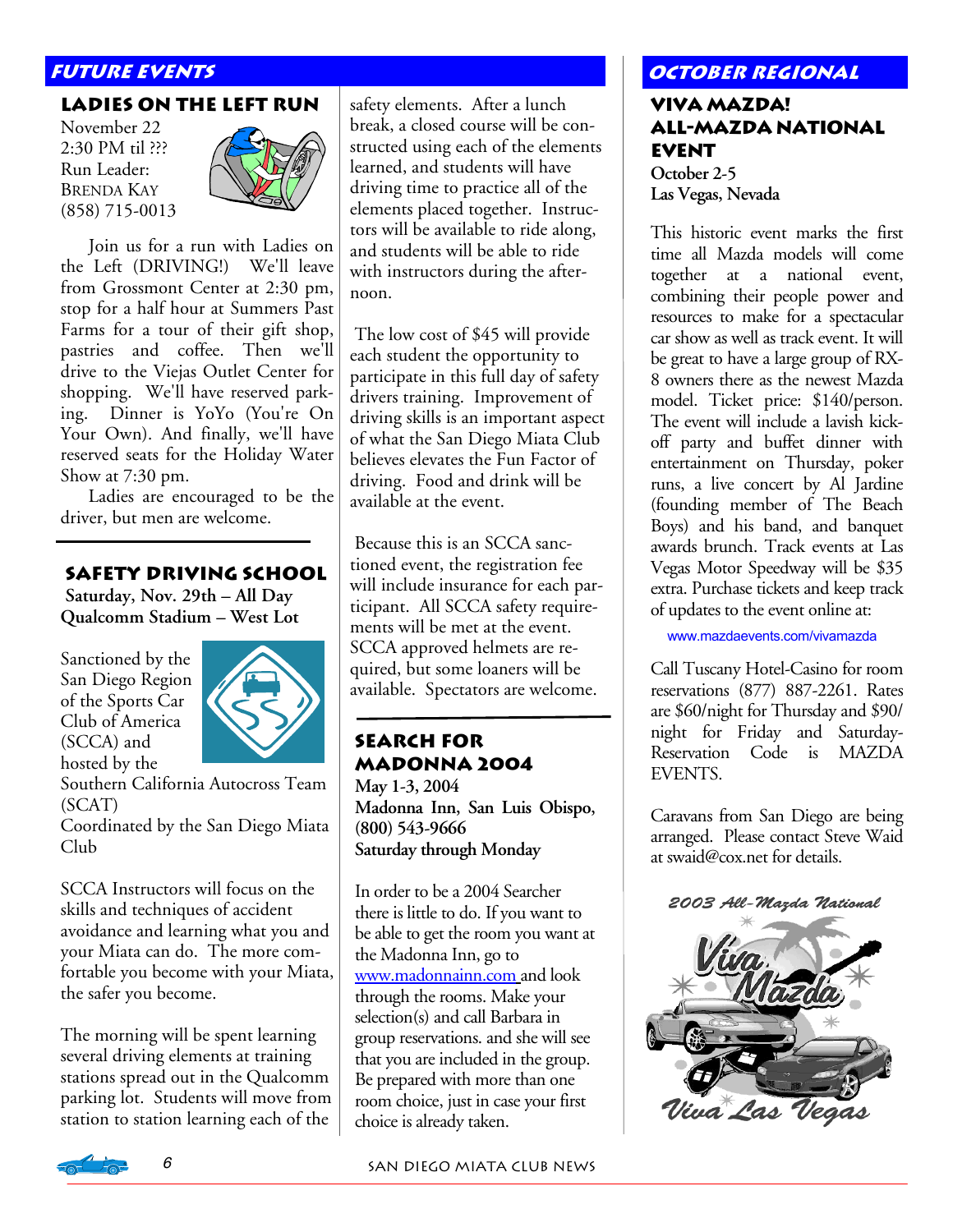#### **member profile**

cott Swanson gets paid to fly up high on reconnaissance missions or low above the tree tops in helicopters. But he gets his zoom-zoom on the ground from his '99 Emerald Green Leather.

 What Scott likes about driving his Miata is touring the twisties and turnies. "It's a hoot," he says. To make it even more of a hoot, he has modified his suspension since acquiring the car in June of last year. He put on Kesler chassis braces, larger sway bars and Koni shocks, as well as an Autopower roll bar, slotted rotors, induction system and enhanced the interior with an improved sound system.

 "I wanted a roadster primarily for transportation, not a project", says Scott, "but I do enjoy working on it and taking part in the Miata Club runs." Scott also tried the track days at Willow Springs, and said "that was truly outstanding--I learned a lot by driving there."

 He became a Miata owner strictly by chance, but has jumped in with both feet and hands since. He had just come home in June of '02 from a tour in support of operation ENDURING FREEDOM and was enjoying some leave in the local area. He happened to see a Miata in a lot, took a top-down test drive, made a "ridiculously low offer", and went home to hear the phone ring and a voice saying "you've bought a Miata."

 He then found us by surfing the net for Miata news, went to a meeting and became hooked on SDMC. He since has enjoyed the drive in movie, Puke-O-Rama, MDA and several impromptu runs.

 This is his second roadster. His first was a '73 TR6 in Florida, but then Hurricane Opal came through and he found the car full of water up to the steering wheel. "The insurance company took over after that," he says.

 An Air Force pilot for 16 years, he is now working with special reconnaissance assets and splits his time between San Diego and the Edwards AFB complex. While stationed in Florida as part of the Air Force Special Operations Command, he was in the 55<sup>th</sup> Special Operations Squadron flying the MH-60G PAVEHAWK. The 55<sup>th</sup> was a sister unit of the late

brother of Editor Emeritus II Anthony Wilde, and "we routinely flew deployments and exercises together with the 160<sup>th</sup> SOAR."

 Scott earned his private pilot's license the same week after graduating from high school, completed ROTC training at University of Minnesota and flight training at Fort Rucker in Alabama.

 Scott feels his Miata is a double plus, as it reliably gets him where he needs to go, and also is "a hoot" to drive. Which is what most of us also feel.

. -TOM SPRAGUE

*Editor's note: To be included in our ongoing series of Member Profiles, write a short (200-400 word) summary and e-mail it to:* 

newsletter@sandiegomiataclub.org

*You can also mail it to the Club P.O. Box. Please include a photo. We want to be able to see your face. Your photo will be returned.*



#### **Scott and his Miata:**

**What Scott Swanson likes about driving his Miata is touring the twisties and turnies. "It's a hoot," he says.** 

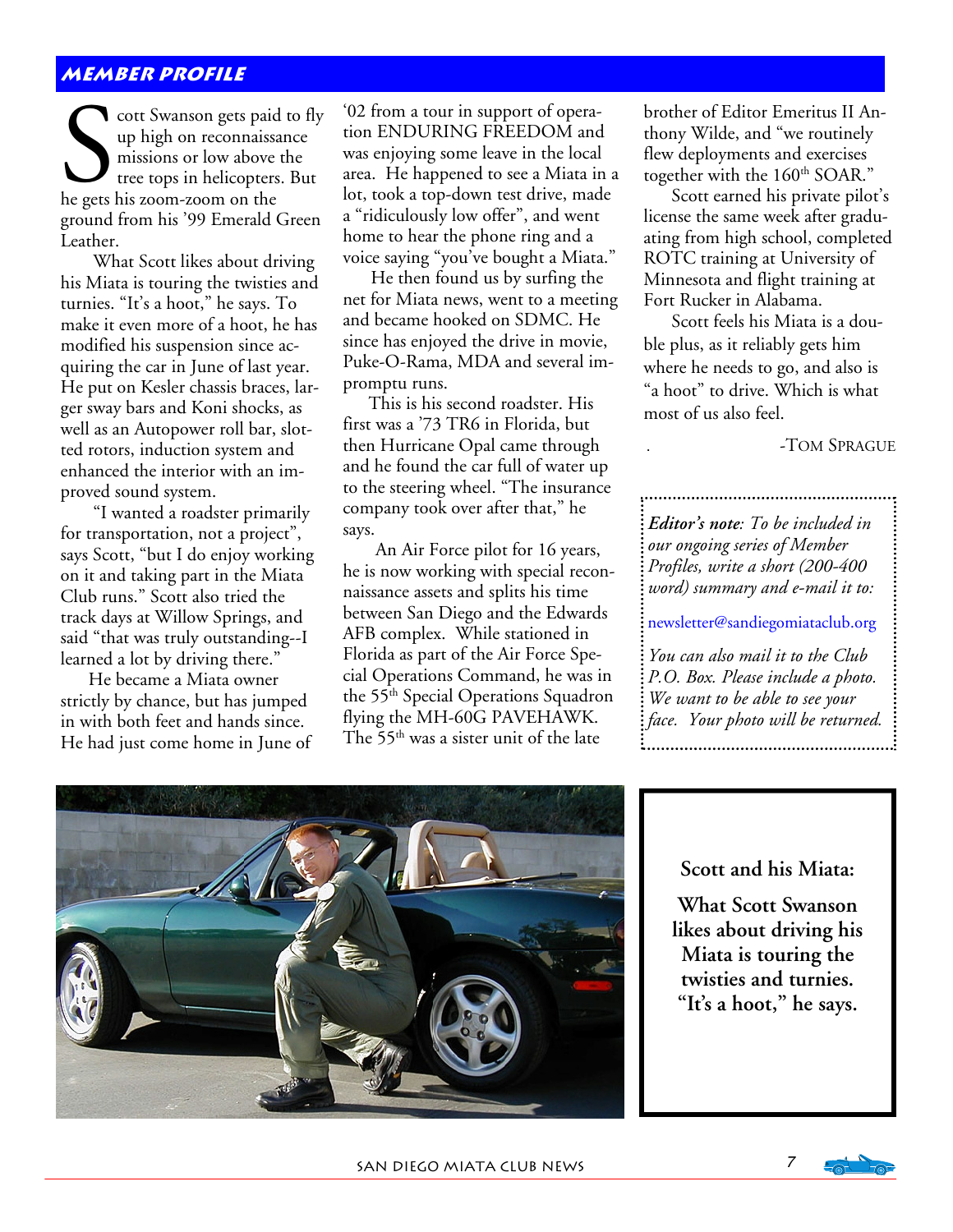#### **2nd Annual lewis luau**

Joha, from Hamulaii (Jamul + Hawaii,<br>
work with me here!). Every year DEBBYE<br>
and I try to turn our property and home work with me here!). Every year DEBBYE into an Hawaiian paradise, and, with the possible exception of our #%!\*? dirt road, we were successful in reproducing the sights, sounds and tastes of Hawaii.

The Luau is a lot of work, (ok…I admit to being a details freak.) But the result is a dynamite time by all. Luau highlights include hand painted tiki masks, thatched roof tiki hut, erupting volcano, (not to be mistaken for a ham on fire), authentic dug out canoes (ok…they were plastic kayaks) used for drink coolers, tiki torches, swaying palm trees and an authentic Hawaiian hula show. The "taste" side of the evening, cooked by Debbye, included Huli Huli Chicken, Kaluha Pork, Poi (yum), Hawaiian Sweet Potatoes, Luau Rice, and Huli Salad. For dessert, Pineapple Cheesecake and Halpia, and, of course, my signature wine bar.



The hula show was a hit. This local Jamul hula group is very good! Once again several club members were asked to come up and dance with the girls and make fools of themselves, with yours truly being the biggest fool of all!

Special thanks go out to JIM AND LAURIE PATTON, SHAR DIRKOVITCH, STEVE AND PAULA KENNISON, BARBARA TEMPLETON, DUSTIN LEWIS AND SUE HINKLE for all their help. Thank You! Thanks to all for coming all the way out to our home for a great evening of friends, food, and fun.

П

 $\overline{a}$ 

Bruce and Debbye Lewis

| <b>AUTOCROSS RESULTS</b><br><b>FROM AUG 3, 2003</b> |                       |                 |                  |                      | <b>AUTOCROSS RESULTS</b><br><b>FROM AUGUST 31, 2003</b> |  |
|-----------------------------------------------------|-----------------------|-----------------|------------------|----------------------|---------------------------------------------------------|--|
| 1st                                                 | Scott Lewis           | ES              | 1st              | Larry Dennstedt      | M1 Aardvark                                             |  |
| 1st                                                 | Larry Dennstedt       | MI Aardvark     | 1st              | JT Holland           | IS <sub>2</sub>                                         |  |
| 2nd                                                 | JT Holland            | IS <sub>2</sub> | 3rd              | <b>Brian Goodwin</b> | IS <sub>2</sub>                                         |  |
| 5th                                                 | Michael Heinitz       | IS <sub>2</sub> |                  |                      |                                                         |  |
| 8th                                                 | Jeff King             | CS              | 4th              | Kevin Haywood        | IS <sub>2</sub>                                         |  |
| 8th                                                 | Steve Waid            | IS <sub>2</sub> | 5th              | JD Lima              | IS <sub>2</sub>                                         |  |
| 8th                                                 | Howard Kusminski      | SU              | 7th              | Steve Waid           | IS <sub>2</sub>                                         |  |
| 9th                                                 | <b>Steve Kennison</b> | IS <sub>2</sub> |                  |                      |                                                         |  |
| 10 <sub>th</sub>                                    | Joe Moore             | ES              | 8th              | <b>Elliot</b> Shev   | IS <sub>2</sub>                                         |  |
| 10 <sub>th</sub>                                    | <b>Elliot</b> Shev    | IS <sub>2</sub> | 9th              | Steve Kennison       | IS <sub>2</sub>                                         |  |
| 15 <sub>th</sub>                                    | Leo Daily             | IS <sub>2</sub> | 10 <sub>th</sub> | Leo Daily            | IS <sub>2</sub>                                         |  |
| 22nd                                                | <b>Jim Sanders</b>    | SU              | 11 <sub>th</sub> | Jeff King            | CS                                                      |  |

## **AutoCross Results**

#### <u>-പിക്</u>

8 SAN DIEGO MIATA CLUB NEWS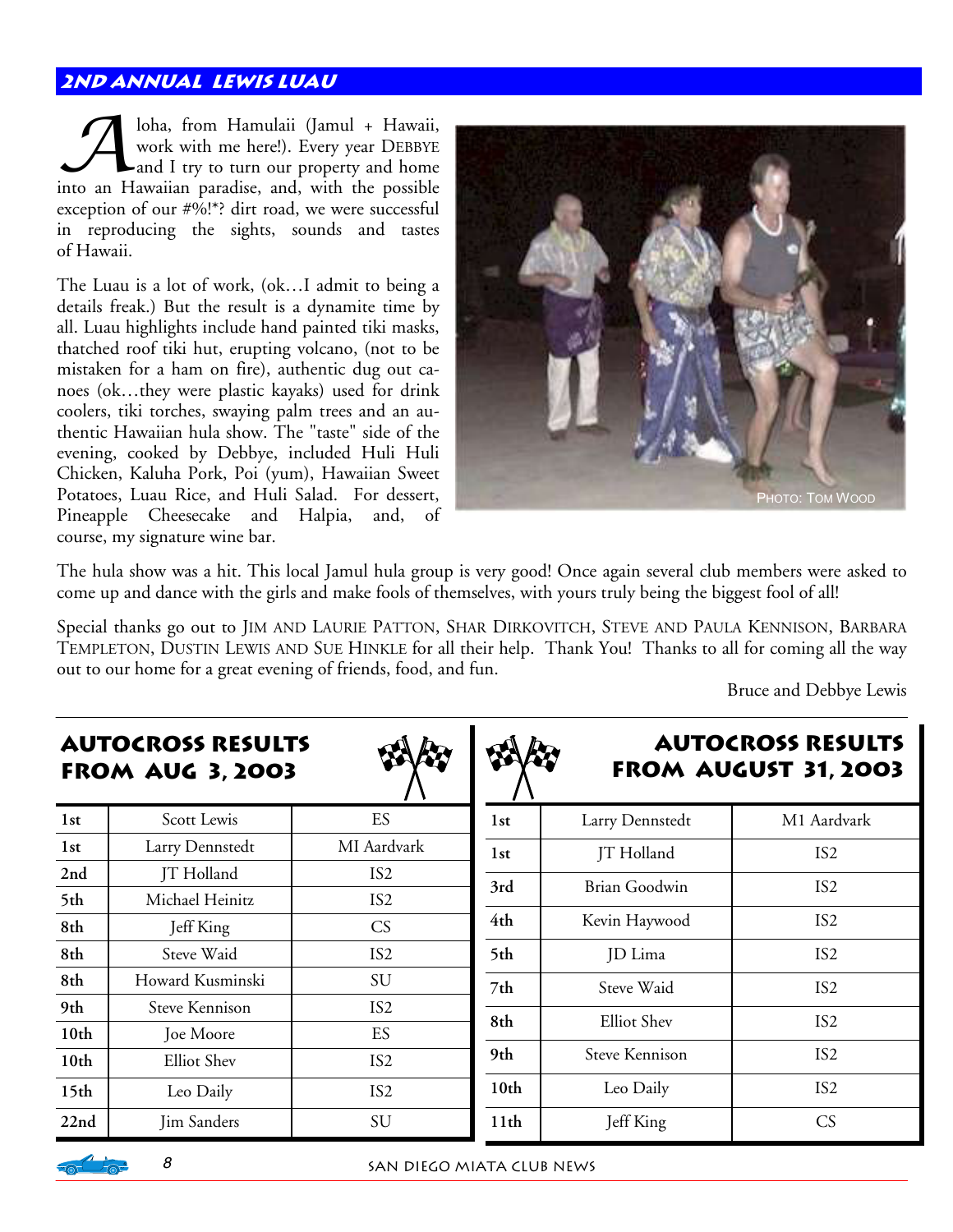#### **Moon over Miatas**

#### **Socalm's Best of the bunch**

few weeks ago the Fun Team met to discuss<br>ideas for upcoming events. STEVE WAID said<br>he thought a night time drive through the ideas for upcoming events. STEVE WAID said he thought a night time drive through the desert, with a full moon overhead, would be fun and something the club hadn't done before. LAURIE WAID went to the computer and researched upcoming moon rises. The Moon over Miatas event was planned for September 13 and the starting time was set to coincide with the rising of the moon. We would be driving down Banner Grade just as the moon made its appearance in the Eastern night sky.

 More than 40 Miatas met at the Julian High School parking lot for an 8:45 PM departure down twisty route 78 with a right turn on to route S2 and a memorable drive in the desert, with the full moon leading the way. Stars were plentiful. Mars was shining in all its glory and the moon cast a slightly yellow appearance to the gleeful delight of our run leaders, Steve and Laurie.

 When we left Julian the temperature was in the mid sixties. As we drove toward Ocotillo, MARK BOOTH and TOM THOMPSON kept us informed as the temperature climbed more than 30 degrees into the seventies, then eighties and topped out at 95 degrees before receding back into the sixties when we stopped at the Buckman Springs rest area.

Not too many night critters were encountered as the night temperatures were still pretty warm. However, we did see many remnants of the recent flash floods that left sand deposits across the highway. During the drive on S2, we all pulled over to the shoulder, turned off our headlights and looked at the desert landscape and night sky illuminated by the full moon. It was the shortest (5 minute) camping trip I've ever been on.

 In the course of the evening, we had the moon on our left and right, leading us from in front as we headed to I-8 and then pushing us from the rear as we headed back toward San Diego and the lights of the city. It was a great evening. Lots of friendly chatter on the CB's. Several first time SDMC members joined us and some folks that we haven't seen for a while also participated.

 Mark your calendars for next September when Moon over Miatas II shines down again on a two mile long procession of headlights along the deserts highways.

- Jack diLustro



The aving returned from the Best of the Bunch<br>IV with a bunch of raffle prizes, we mar-<br>veled at how well SDMC members had IV with a bunch of raffle prizes, we marveled at how well SDMC members had fared once again.

#### **Major trophy winners were:**

| <b>Best Appearance Package</b> | Donna Sinkway        |
|--------------------------------|----------------------|
| The People's Choice Award      | Laurie Waid          |
| Best M-1                       | Stef Gould           |
| Best M2                        | Marna Wood           |
| 2nd Pl Street Performance Pkg  | <b>Wally Stevens</b> |

#### **In the Best of year category:**

| Best 1993                       | Les Smith        |
|---------------------------------|------------------|
| <b>Best 1999</b>                | Art Hamilton     |
| 2nd Best 2000                   | Tom Wood         |
| 2nd Best 2001                   | Tom Thompson     |
| <b>Best 2002</b>                | Steve Waid       |
| 2nd Best 2002                   | Roz & Gary Scott |
| <b>Best 2003</b>                | Jan Wagner       |
| Rogaine award for baldest tires | Steve Waid       |
|                                 |                  |



BATMOBILE SHOWED UP! Photo by REINER MUELLER

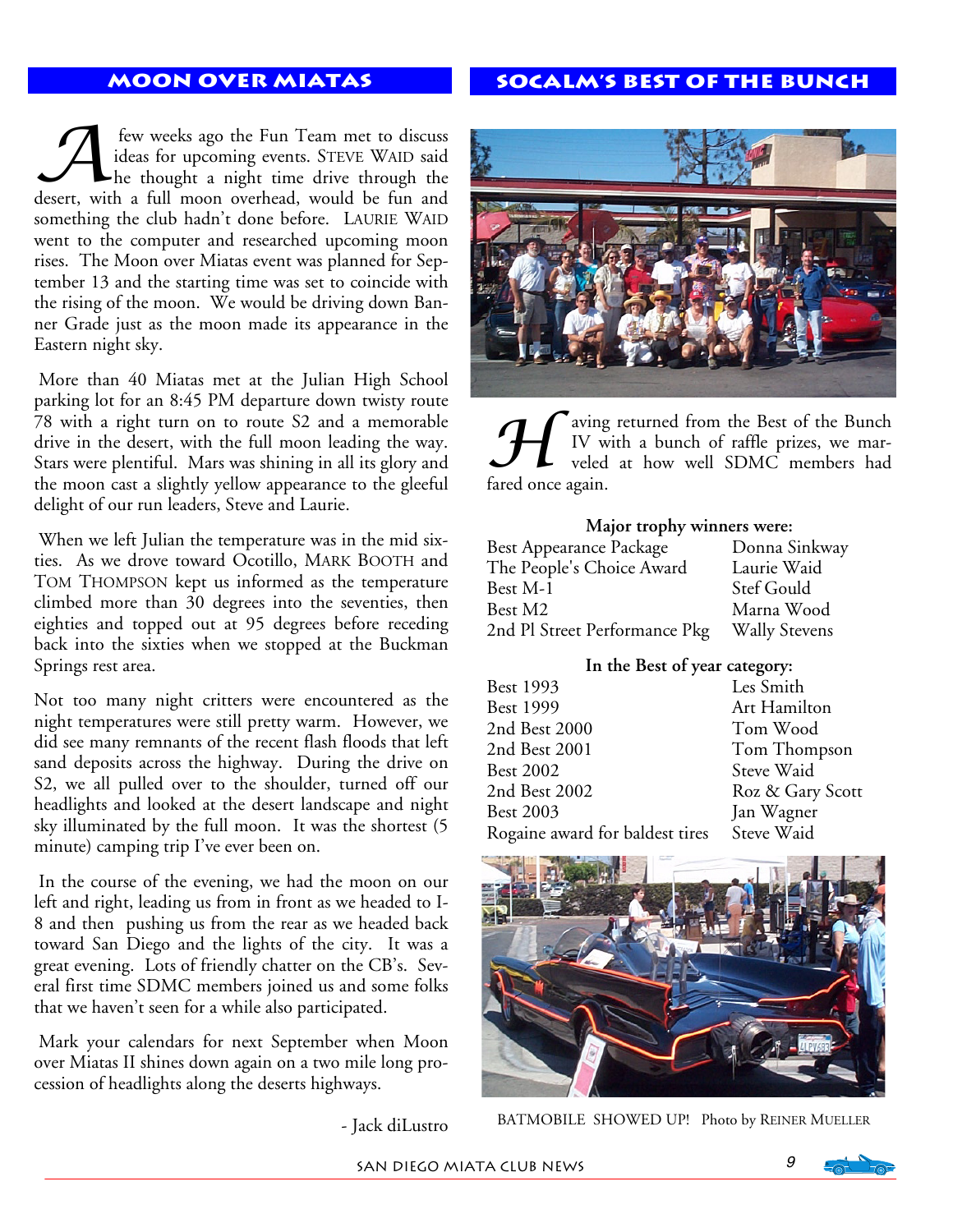#### **Tech department—safety checks**

T recently read a few e-mails<br>
las Vegas trip and Track Day<br>
event regarding the vehicle about the Viva Mazda Viva event regarding the vehicle tech form that will be required before a vehicle would be allowed on the track. I have heard that there was a Tech Safety form that must be filled out by a qualified mechanic and presented to the track officials to gain entry. I imagine the form would request an overall inspection of the vehicle's suspension, brakes, tires, electrical, safety devices, and all fluid levels. What a great idea! For anyone, not just those who would like to attend a track event.

 Depending on the area you may live in the county, there are local businesses listed in every newsletter that can help with such a request for an inexpensive price. In my case, I took my '90 Miata to Dennstedt's Auto Repair recently to have a "Check Up" done before a trip to Willow Springs Raceway for a track event. Larry and Rocky found a few minor problems on my Miata that were easily fixed with the turn of a wrench and the twist of a screwdriver. These shops know what to look for.

 What I'm trying to say is that you don't need to be a track day junkie or an autocross racer to have your Miata checked by one of these local shops. Although there are many Miatas in our club that are still under factory warranty for such service, the older models are prime candidates for a slightly loose chassis bolt or exhaust flange bolt, just to name a couple.

 The Miata is a very well built car that has proven itself year after year as an exceptionally well handling sports car on a mountain road or on a racetrack, as long as it is well cared for. Spend some time in one of these shops with your car and the mechanic. The conversation and price are both worth the trip.



#### **Download Instructions for SDMC Membership List**

C urrently we have 343 mem-berships of which 23 did NOT have an e-mail account listed. This means that ~94% have access to the Internet. Part of this capability allows you, as a club member, access to Yahoo groups. What's so special about Yahoo Groups? This gives us access to all the SDMC email, photo catalogs, and list information. On this site we offer club members a membership list that includes, name (both member and SO), phone number (this field is blank if you request it), car year, car color, license plate, and home city (NOT address or zip). This information is available to SDMC members ONLY! To access this information you MUST acquire (FREE!) a Yahoo Group account. Once you have this account setup do this:

1. Go to http://groups.yahoo.com/ (on left, top of screen you will see sign in section, logon here with name and password) note; most browsers will allow you to save this

location with your password and login name. Bookmark this location and everything will be automatic after this point in time.

2. In the upper left corner you will see a section that says "My Groups." Put your cursor on SDMC-LIST and single click the left mouse button.

3. You are now on our group site. You can get to email, photos and other sources. In this case, look in the upper left section and place your cursor over "Database" and single click.

4. You are now in the Database section and you will see a list of available club databases. Single click on the desired database (most current as of this instruction is "July 2003 SDMC Membership Roster.")

5. You are now in the database and you will see a list of all club members. To sort (alphabetize by last name), single click on the field labeled "Last Name." You can sort on any other field you desire.

6. To print; single click on "Printable Report." On your browser go to "File" (upper left corner) and single click. This will drop a pull down menu of file functions. Near the bottom of the drop down menu you will see "Print." Single click this command.

7. A print menu will pop up giving you access to your printer controls (this presupposes that you have a printer hooked up to your computer).

Once your printer is configured to your liking, single click on the "OK" or "Print" button.

8. WALA! Peanut Butter and Jelly Sandwich! (you have to know Sesame Street to get this joke) you now have 17 (or so) pages of the SDMC Membership Roster.

> -STEVEN KENNISON President

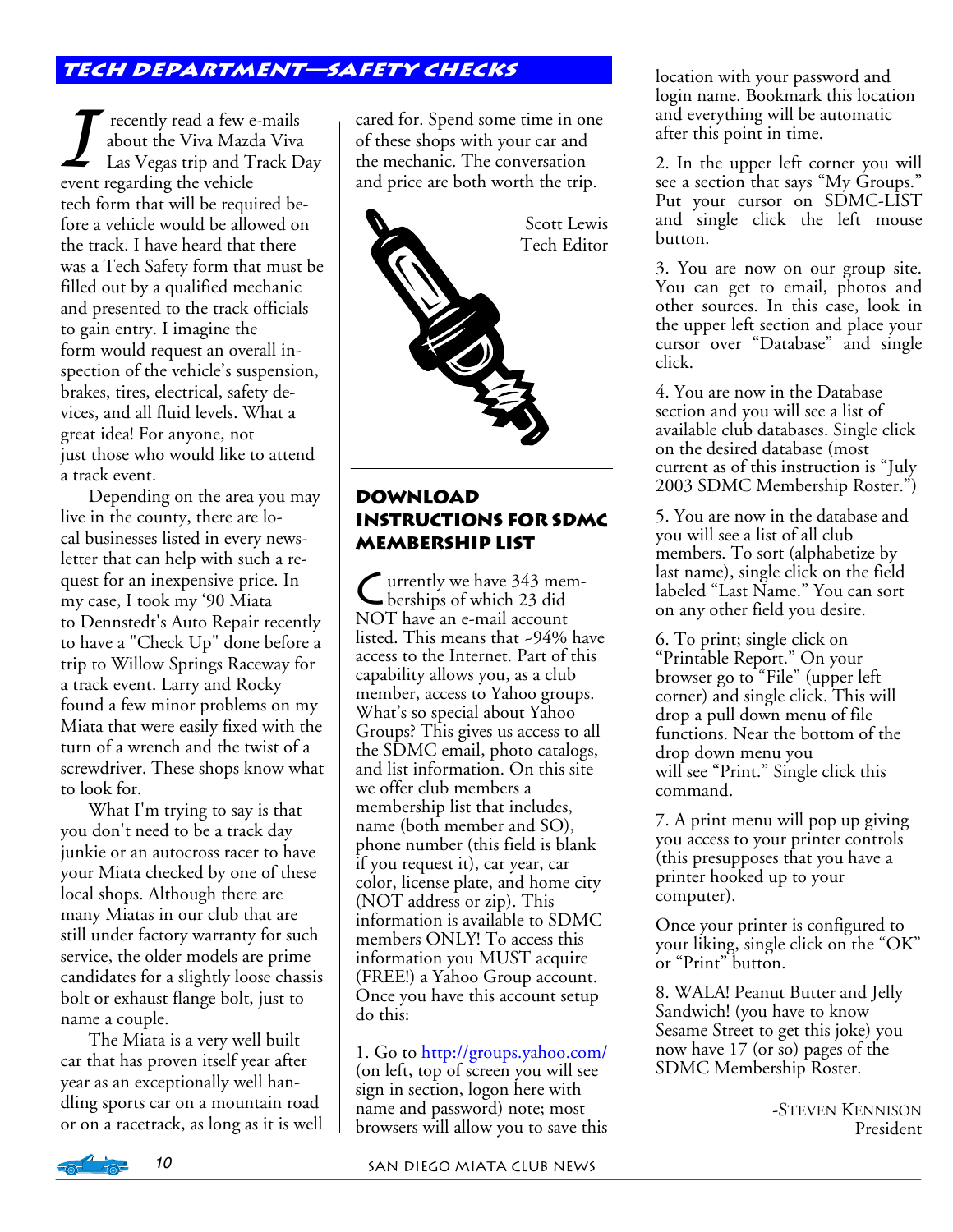#### **Classified Ads**

Classified ad space is provided free of charge to **members only**. Please include your name, telephone number, and e-mail address (if applicable) with each submission. Send to: newsletter@sandiegomiataclub.org

**For Sale:** Well-maintained, adult-driven '99 "Leather" package is up for sale. 50k miles, brilliant black/tan leather, very good condition - always garaged, frequent oil changes and other maintenance. Jackson Racing supercharger plus JR water injection system for good low end torque and no ping on our 91 octane gas. Torsen limited slip, Newer top, Bose audio, Autopower powder coated roll bar, high end alarm. All options except ABS and auto (sorry). Sold by original (grandfather) owner. Power/weight ratio same as Porsche Boxster (not the S) and you get a glass rear window. And more. Quick, economical, safe and FUN! Asking \$13,500. Al (858) 481-1426 al@criqui.net

**For Sale:** 2003 Miata LS, 5K mi, xclnt cond, garnet exterior, tan interior and top, wood trim dash kit added. Job changes force sale. \$21K/obo. Dale Thompson (858) 481-5088 dthompson1@san.rr.com

**For Sale:**1999 and newer Like-New items

- sway bars front 1" and rear 5/8" Brain storm
- muffler Brainstorm mellow sound /not loud
- KYB AGX shocks-4 aprox 20k miles
- slotted and cross drilled rotors for 2002 and "sport set ups" (front is 10 5/8" dia.)
- H&R springs front and rear

Dennstedt Mon-Fri 8am-5pm 619- 284-4911

**For Sale:** Loss of my `95 forces sale of the following items. Locking lug nut set from dealer: \$15, Coast "Sunbrella" Car Cover for M1; bright blue color, used 8 mos, warranty until 4/2/07: \$130, Cable & lock set for car cover: \$4, `90-95 Tan Interior Light Kit: \$10 (I do not have the instructions anymore), Tan "Miata" floor mats for M1: \$20, (2) Black Visor Plate Covers (used 4 mos): \$10, Factory console insert \$10, Factory ordered Black cup holder console insert \$10, (2) Black Sheepskin Fitted Seat Covers \$85, Black Basic Hard Top Cart (used 3 mos): \$45, Grey poly/cotton Hard Top Storage

Cover (used 3 mos): \$20, Tan Vinyl Boot for `90-97 models with plastic windows: \$125, Windscreen-specially made by Jim's Auto Upholstery for the `99 Hard Dog Hard Bar Sport with Double Diagonals (used 3 mos): \$75, Trunk Shield: \$5, Premium Black "Miata" trunk Mats, used 2 mos: \$50, Perma Gas Cap: \$3, Gas Bib: \$3, Touch-up Paint, "Montego Blue" (never used) \$2, Zymol Vinyl conditioner, new: \$15, Meguiar's Mirror Glaze Vinyl and Rubber Cleaner/Conditioner (new): \$10, Meguiar's Gold Class Rich Leather Cleaner/Conditioner (new) \$10, Meguiar's Cleaner-wax bottle, new: \$7, Meguiar's Quik Wax bottle, new: \$7, Meguiar's Quik Detailer bottle, new: \$7. Marcia,

(858) 481-4004 or (760) 613-6666.

**For Sale:** Set of 16-inch, 5-spoke alloy wheels for Miata MX-5 2001. In very good shape, not perfect. Set for \$100. Blane, (760) 739-5423

F**or Sale:** `92 Miata. Automatic, A\C, powersteering, ABS, power windows, Fosgate CD player (faceoff), leather seats w\speakers, premium molded dash system, 4 point rollbar, BBS wheels, chrome accented engine components, adjustable shocks, colgan bra and mirror covers, and a custom car cover. Must see to appreciate! \$5,500 OBO. Sebastion, (619) 275-7100, (619) 269-1118 or sebastion@coastcarcovers.com.

**For Sale:** Road Bike 25 inch (63.5 cm)— 700 25C tires. Helmet, 2 pair shoes, clothing, bike stand, cyclo computer. \$250 OBO. Len Garth, (760) 726-3814

**For Sale:** Five-speed gearbox & differential (with prop shaft and axles) from a `91 with 125K miles. \$275 each or \$500 both. MK1 Tan full tonneau cover, as new—\$150. Help me clean out the basement. Rick, (619) 702-8077

**For Sale:** Monster Motors roll bar. Still in wrapper. Wrecked my car before I installed it and it won't work with the glass window in my new one. \$190. Lolita, (858) 245-7749

**Free:** Four (4) Factory alloy wheels from 1993 Miata. Wheels in good condition, straight, no major scratches. Center caps in perfect condition. Worn Dunlop SP8000 tires mounted. Still have steel wheels? Replace them now! Michael, (858) 481-1488 or msc@DelMarMotorsports.com

**Wanted:** Anyone have a "Geri-bag" to sell? Rick, (619) 702-8077

**For Sale:** 1997 Miata. Weekend car that has always been garaged. Just 35,000 miles, Super Clean inside and out. 5-speed, Touring edition. \$9,900. Ken, (858) 689-2884 or speedbolt@netzero.com.

**For Sale:** Acrylic TC Windblocker—"rated best value, extremely effective, looks good" on Miata.net. For M2 Miatas. Worked great in my 2001 Miata for two months until I added a real rollbar, now it doesn't fit. Blocker, storage bag, mounts, installation instructions, \$75. Bud, (760) 439- 8491.

**For Sale:** `92 Honda VFR750F motorcycle. One step down from a Miata. It's fast and it's black. With under 20K miles it looks almost new and runs like new. \$2300 is all I'm asking since it has a salvage title due to a lay down. Can send photos via email as well answer all questions. I've owned this bike since `92. Tom (619) 303- 3062 or rodneyt56@cox.net

**For Sale:** Carpeting, floor mats, door panels, and tan trim pieces, from a `96 with 32,000 miles on it. Also have 94 1.8 liter engine, transmission, body and mechanical parts from `90, `92, `94, & `96. Wally, (619) 232-2801 ext 313, 234-2858, or wallymiata@juno.com.

**B**uying or selling your Miata or Miata accessories? You can do it for *free* on Miatamart— the MIATA FOR SALE web site, run by SDMC member RAINER MUELLER. Check it out at www.miatamart.com.

#### **Coast Car covers**

**1229 Morena Blvd San Diego, CA. 92110 (800) 231-5180 (619) 275-7100** 

In the September newsletter, a sponsor of the 7th Annual Miles Of Miatas For MDA was inadvertently left out. I would like to thank Bruce and Leigh Harmer of Coast Car Covers for their generous donation of a new cockpit cover to this year's event.

> Dustin Lewis MDA Event Chairman, 2003 Historian, SDMC